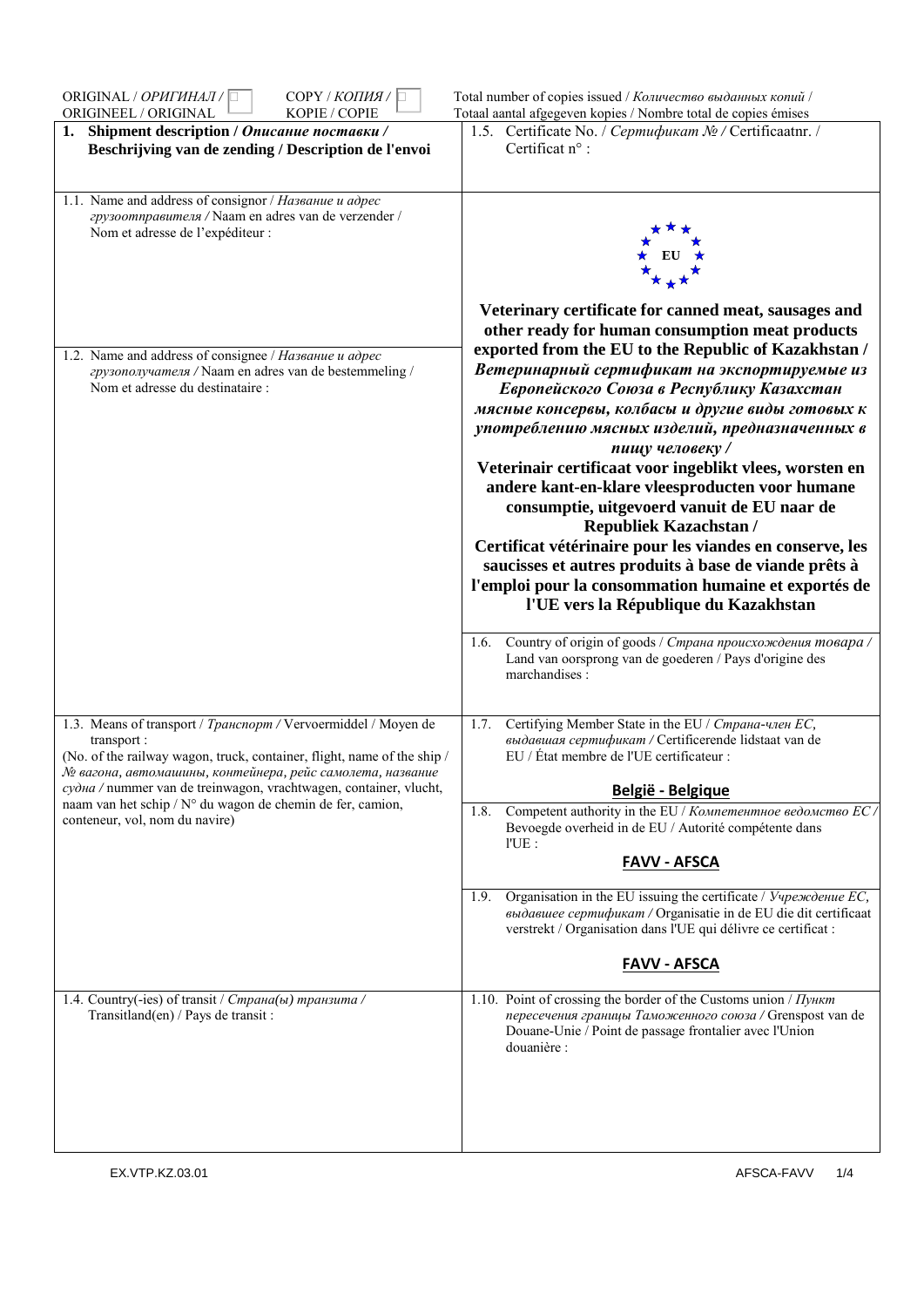**Cert. Nr. :**

|  |  |  |  | 2. Identification of goods / Идентификация товара / Identificatie van de goederen / Identification des marchandises |
|--|--|--|--|---------------------------------------------------------------------------------------------------------------------|
|--|--|--|--|---------------------------------------------------------------------------------------------------------------------|

2.1. Name of goods / *Наименование товара /* Naam van de goederen / Dénomination des marchandises :

2.2. Date of production / *Дата выработки /* Productiedatum / Date de production :

2.3. Type of package / *Упаковка /* Aard van de verpakking / Type d'emballage :

2.4. Number of packages / *Количество мест /* Aantal stuks verpakkingen / Nombre d'unités d'emballage :

2.5. Net weight (kg) / *Вес нетто (кг) /* Nettogewicht (kg) / Poids net (kg) :

- 2.6. Identification marks / *Идентификационный номер (Маркировка) /* Identificatiemerktekens / Marques d'identification :
- 2.7. Conditions for storage and transport / *Условия хранения и перевозки /* Voorwaarden voor opslag en transport / Conditions de stockage et de transport :

## 3. **Origin of goods /** *Происхождение товара /* **Oorsprong van de goederen / Origine des marchandises**

3.1. Name, approval/registration number and address of the establishment / *Название, номер утверждения/регистрации и адрес предприятия /* Naam, erkennings-/registratienummer en adres van de inrichting / Nom, numéro d'agrément/enregistrement et adresse de l'établissement :

3.2. Administrative-territorial unit */ Административно-территориальная единица /* Administratieve**-**territoriale eenheid */* Unité administrative**-**territoriale :

**4. Statement on suitability of goods for human consumption /** *Свидетельство о пригодности товара для употребления в пищу человеком /* **Geschiktheidsverklaring van de goederen voor humane consumptie / Déclaration d'aptitude des marchandises à la consommation humaine**

**I, the undersigned State/official veterinarian, certify that /** *Я, нижеподписавшийся государственный/ официальный ветеринарный врач, настоящим удостоверяю следующее /* **Ik, de ondergetekende staatsdierenarts/officiële dierenarts, verklaar dat / Je soussigné, vétérinaire d'État/officiel, certifie que :** 

The certificate is based on the following pre-export certificates (see attached list in case more than two) (1) / *Сертификат выдан на* основе следующих до-экспортных сертификатов (при наличии более двух до-экспортных сертификатов прилагается список)<sup>(1)</sup> | Het certificaat gebaseerd is op de volgende pre-exportcertificaten (zie bijgevoegde lijst als bijlage indien meer dan twee) (1) / Le certificat est basé sur les certificats de pré-exportation suivants (voir liste annexée s'il y en a plus de deux)<sup>(1)</sup> :

| Date /<br>$\Delta$ ama | Number /<br>Номер / | Country of origin /<br>Страна                              | Administrative<br>territory $/$                     | Approval/registration number<br>of the establishment / Номер              | Name and quantity (net<br>weight) of the goods /                |
|------------------------|---------------------|------------------------------------------------------------|-----------------------------------------------------|---------------------------------------------------------------------------|-----------------------------------------------------------------|
| Datum/<br>Date:        | Nummer /<br>Numéro: | происхождения /<br>Land van oorsprong/<br>Pays d'origine : | Административна<br>я территория /<br>Administratief | утверждения/регистрации<br>предприятия /<br>Erkennings-/registratienummer | Вид и количество (вес<br>нетто) товара /<br>Naam en hoeveelheid |
|                        |                     |                                                            | gebied /<br>Territoire                              | van de inrichting /<br>Numéro                                             | (nettogewicht) van de<br>goederen /                             |
|                        |                     |                                                            | administratif:                                      | d'agrément/enregistrement de<br>l'établissement :                         | Dénomination et quantité<br>(poids net) des marchandises :      |
|                        |                     |                                                            |                                                     |                                                                           |                                                                 |
|                        |                     |                                                            |                                                     |                                                                           |                                                                 |
|                        |                     |                                                            |                                                     |                                                                           |                                                                 |
|                        |                     |                                                            |                                                     |                                                                           |                                                                 |
|                        |                     |                                                            |                                                     |                                                                           |                                                                 |

EX.VTL.KZ.03.01 AFSCA-FAVV 2/4 <sup>1</sup> Delete if not relevant and confirm by signature and stamp / *Если не нужно, зачеркнуть и подтвердить подписью и печатью /* Schrappen indien niet van toepassing en bevestigen met stempel en handtekening / Supprimer si non pertinent et confirmer par signature et cachet.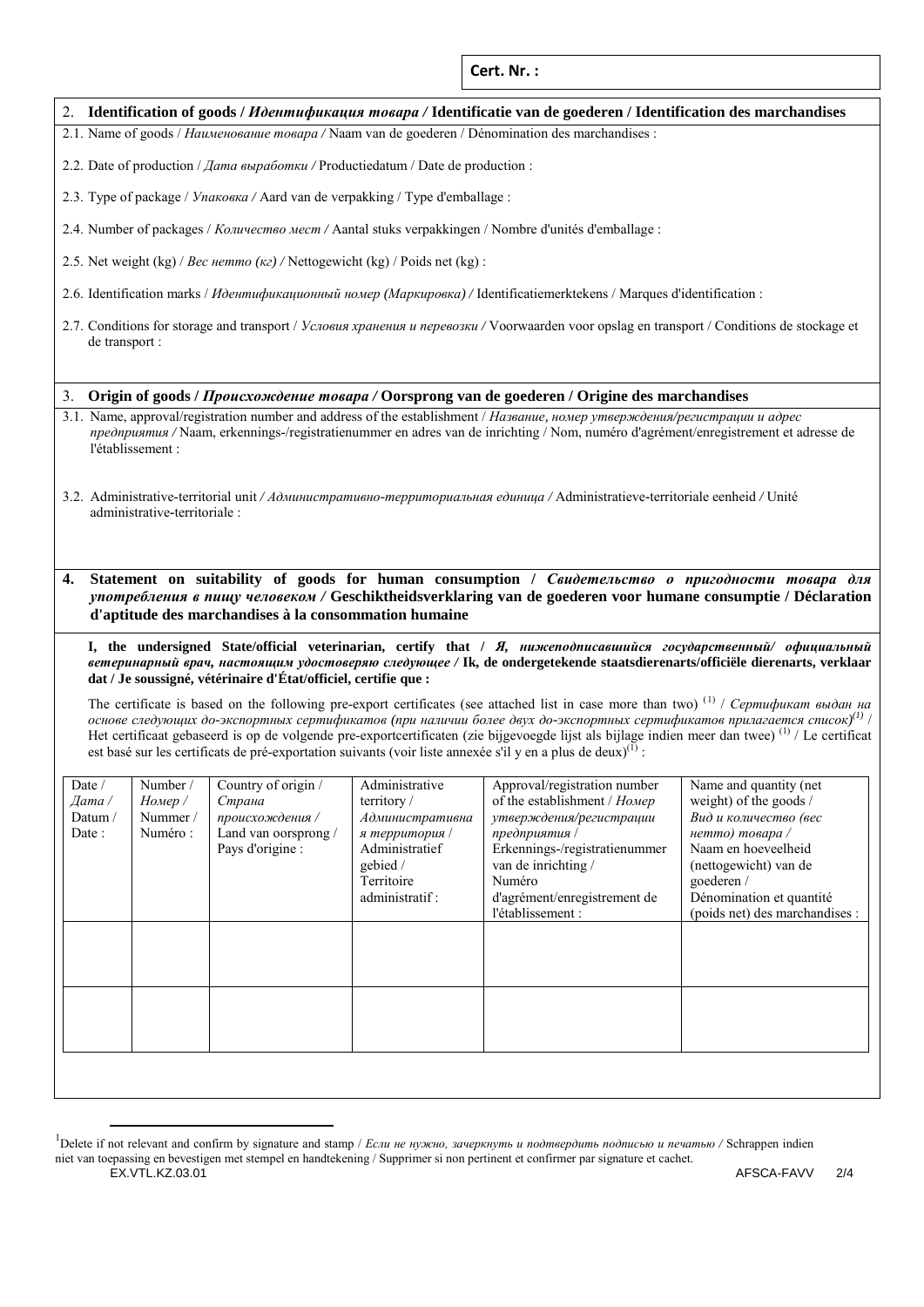- 4.1. Canned meat, sausages and other ready for consumption meat products exported from the EU to the Republic of Kazakhstan destined for human consumption were produced in meat processing establishments / *Экспортируемые в Республику Казахстан мясные консервы, колбасы и другие виды готовых к употреблению мясных изделий предназначенные в пищу человеку, произведены на мясоперерабатывающих предприятиях /* Het ingeblikt vlees, worsten en andere kant-en-klare vleesproducten voor humane consumptie die worden uitgevoerd vanuit de EU naar de Republiek Kazachstan vervaardigd werden in vleesverwerkingsinrichtingen / Les viandes en conserve, les saucisses et autres produits à base de viande prêts à l'emploi pour la consommation humaine exportés de l'UE vers la République du Kazakhstan ont été produits dans des établissements de transformation de viandes.
- 4.2. Meat and raw meat material from which the finished meat products are produced and exported to the Republic of Kazakhstan are obtained from slaughter and processing of clinically healthy animals in establishments approved by the Competent Authority in the EU for export and operating under its constant supervision / *Мясо мясное сырье и субпродукты, из которых произведены готовые мясные изделия* изготовлены и экспортированы в Республику Казахстан, получены от убоя и переработки клинически здоровых животных на *предприятиях, утвержденных компетентным ведомством ЕС для экспорта и находящихся под ее постоянным контролем /* Het vlees en de grondstoffen waaruit de afgewerkte vleesproducten vervaardigd worden en uitgevoerd worden naar de Republiek Kazachstan, bekomen zijn van het slachten en het verwerken van klinisch gezonde dieren in inrichtingen die erkend zijn door de voor export bevoegde overheid in de EU en die onder permanent toezicht van deze dienst werken / Les viandes et les matières premières à partir desquelles les produits finis à base de viande sont fabriqués et exportés vers la République de Kazakhstan sont issues de l'abattage et de la transformation d'animaux cliniquement sains dans des établissements agréés par l'Autorité compétente dans l'UE pour l'exportation et opérant sous la surveillance constante de cette Autorité.
- 4.3. Goods originate from meat processing plants not under restrictions with regard to contagious diseases relevant to the given animal species in accordance with the OIE Terrestrial Animal Health Code / *Товары поставляются с мясоперерабатывающих предприятий, на которые не введены ограничения по заразным болезням для соответствующих видов животных в соответствии с требованиями Кодекса здоровья наземных животных МЭБ /* De goederen afkomstig zijn van vleesverwerkingsbedrijven die niet aan beperkingen onderhevig zijn met betrekking tot besmettelijke ziekten relevant voor de gegeven diersoort overeenkomstig de Gezondheidscode voor Landdieren van de OIE / Les marchandises proviennent d'établissements de transformation de viandes qui ne font pas l'objet de restrictions relatives aux maladies contagieuses qui sont pertinentes pour l'espèce animale concernée, conformément au Code sanitaire pour les animaux terrestres de l'OIE.
- 4.4. Meat and raw meat materials from which the finished meat products are produced are derived from animals that were not subjected to the exposure of natural or synthetical estrogenic, hormonal substances, thyreostatics, antibiotics, other drugs and pesticides, used prior to slaughter no later than authorised by instructions on how to use them, and were subjected to post-mortem veterinary inspection by State/official Veterinary Service of the country of origin / *Мясо мясное сырье и субпродукты, из которых произведены готовые мясные изделия, получены от убоя животных, которые не подвергались воздействию натуральных или синтетических эстрогенных, гормональных веществ, тиреостатических препаратов, антибиотиков, других лекарственных препаратов и* пестицидов, введённых перед убоем позднее сроков, рекомендованных инструкциями по их применению, а также прошли *послеубойную ветеринарную экспертизу, проведенную государственным / официальным* ветеринарным врачом страны происхождения / Het vlees en de grondstoffen waaruit de afgewerkte vleesproducten vervaardigd worden, afgeleid zijn van dieren die vóór het slachten, niet later dan in de gebruiksinstructies, is toegestaan, werden blootgesteld aan natuurlijke of synthetische, oestrogenen, hormonale stoffen, thyreostatica, antibiotica, andere geneesmiddelen en bestrijdingsmiddelen en onderworpen werden aan een postmortem veterinaire keuring door de staats/officiële veterinaire dienst van het land van oorsprong / Les viandes et les matières premières à partir desquelles les produits finis à base de viande sont fabriqués, sont issues d'animaux qui n'ont pas fait l'objet d'un traitement avec des œstrogènes naturels ou synthétiques, des substances hormonales, thyréostatiques, antibiotiques, autres médicaments ou pesticides avant abattage, au-delà du délai autorisé mentionné dans les notices d'utilisation et ont été soumises à une inspection vétérinaire post mortem par le service vétérinaire d'État/officiel du pays d'origine.
- 4.5. Microbiological, chemical-toxicological and radiological characteristics of the finished meat products comply with the veterinary and sanitary rules and requirements of the Customs union */ Микробиологические, химико-токсикологические и радиологические показатели готовых мясных изделий соответствуют действующим в Таможенном союзе ветеринарным и санитарным требованиям и правилам /* De microbiologische, chemisch-toxicologische en radiologische kenmerken van de afgewerkte vleesproducten voldoen aan de veterinaire en sanitaire voorschriften en regelgeving van de Douane-Unie */* Les paramètres microbiologiques, chimicotoxicologiques et radiologiques des produits finis à base de viande sont conformes aux règles vétérinaires et sanitaires et aux exigences de l'Union douanière.
- 4.6. Canned meat, sausages and other meat products ares recognized fit for human consumption / *Консервы, колбасы и другие мясные изделия признаны пригодными для употребления в пищу человеком /* Het ingeblikt vlees, worsten en andere vleesproducten geschikt zijn voor humane consumptie / Les viandes en conserve, les saucisses et autres produits à base de viande ont été déclarés propres à la consommation humaine.
- 4.7. Goods must have identification mark (veterinary stamp) on package or polyblock. The stamped label is placed on package in a way to ensure that opening of the package is impossible without tearing or destroying the label. If the package design prevents it from unauthorized opening, the label is placed on the package so that it cannot be reused / *Товар имеет маркировку (ветеринарное клеймо) на упаковке или полиблоке. Маркированная этикетка наклеена на упаковке таким образом, чтобы вскрытие упаковки было невозможным без нарушения целостности маркировочной этикетки. В случае если конструкция упаковки предотвращает ее несанкционированное вскрытие, этикетка размещена на упаковке таким образом, что она не может быть использована вторично /* De goederen voorzien moeten zijn van een identificatiemerk (stempel van de dierenarts) op de verpakking of het polyblock. Een gestempeld etiket is zodanig aangebracht op de verpakking dat de verpakking onmogelijk kan worden geopend zonder het etiket te scheuren of te beschadigen. Indien het ontwerp van de verpakking verhindert dat deze onrechtmatig wordt geopend, dan wordt het etiket op